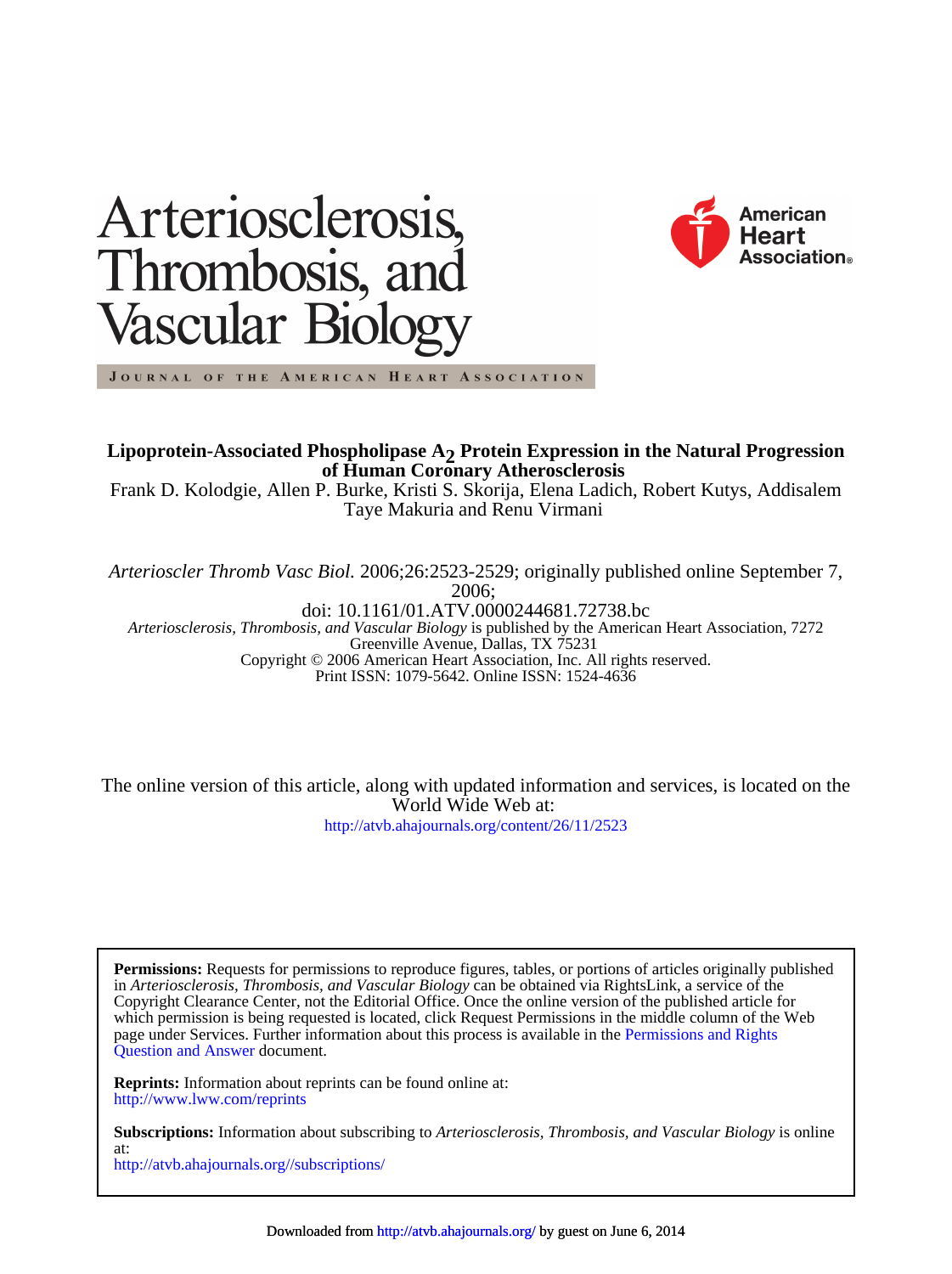# Lipoprotein-Associated Phospholipase A<sub>2</sub> Protein Expression **in the Natural Progression of Human Coronary Atherosclerosis**

Frank D. Kolodgie, Allen P. Burke, Kristi S. Skorija, Elena Ladich, Robert Kutys, Addisalem Taye Makuria, Renu Virmani

- *Objective* Although lipoprotein-associated phospholipase  $A_2$  (Lp-PLA<sub>2</sub>) has received recent attention as a biomarker of inflammation and risk for acute coronary events, its relative expression in coronary plaque phenotypes, including unstable lesions, has not been established.
- *Methods and Results* Coronary segments  $(n=30)$  were prospectively collected from 25 sudden coronary death patients for immunolocalization of Lp-PLA2. Lesion morphologies were classified as pathologic intimal thickening, fibroatheromas, thin-cap fibroatheromas (fibrous cap thicknesses  $\leq 65 \mu$ m), and rupture. The expression of Lp-PLA<sub>2</sub> was detected using a specific monoclonal antibody. Apoptosis was identified by DNA end-labeling using terminal deoxynucleotidyl transferase (TdT). Lp-PLA2 staining in early plaques was absent or minimally detected. In contrast, thin-cap fibroatheromas and ruptured plaques showed intense Lp-PLA2 expression within necrotic cores and surrounding macrophages including those in the fibrous cap. The degree of macrophage apoptosis was greater in thin-cap fibroatheroma and ruptures compared with less advanced plaques with additional double labeling studies showing  $L_p$ -PLA<sub>2</sub> present in apoptotic cells in regions of high macrophage density.
- **Conclusions**—Lp-PLA<sub>2</sub> is strongly expressed within the necrotic core and surrounding macrophages of vulnerable and ruptured plaques, with relatively weak staining in less advanced lesions. These findings together with the association of Lp-PLA2 in apoptotic macrophages suggest a potential role in promoting plaque instability. **(***Arterioscler Thromb Vasc Biol***. 2006;26:2523-2529.)**

**Key Words:** lipoprotein-associated phospholipase  $A_2$  **s** sudden coronary death **s** plaque rupture **a** apoptosis cardiovascular risk

The natural history of atherosclerosis in humans is a dynamic process involving the progression of early lesions to more complex plaques that are responsible for the majority of acute ischemic coronary and stroke events. Throughout lesion progression, there are transitional plaque phenotypes ranging from early lipid pools to those characterized by a dense fibrous cap of connective tissue and a strong collagen matrix overlying a core of lipids and necrotic debris, and ultimately, to plaques with large necrotic cores and thin fibrous caps invaded by macrophages, referred to as thin-cap fibroatheromas (TCFAs).1 TCFAs are characterized by a thin fibrous cap ( $\leq 65 \mu$ m), a large necrotic core, an abundance of macrophages, and limited luminal narrowing.<sup>2</sup> It is widely held that the instability of the TCFA gives rise to the main clinical complications associated with rupture and thrombosis; however, there are important morphological differences between TCFA and ruptured plaques.<sup>2</sup> Ruptured plaques demonstrate even thinner fibrous caps  $(23\pm 19 \mu m)$ , larger

necrotic cores, and greater macrophage infiltrates compared with TCFAs.<sup>2</sup> In this context a better understanding of the biology of rupture-prone plaques has the potential to reduce the morbidity and mortality associated with atherothrombotic disease.

## **See page 2417 and cover**

Inflammation plays a primary role in the progression of human atheroma based on the local and systemic inflammatory responses observed throughout the spectrum of atherosclerotic disease—from initial lesion formation to plaque destabilization and rupture.3 The key role of inflammation in atherosclerosis also is evidenced by numerous epidemiology studies indicating an association between inflammatory markers (eg, C-reactive protein [CRP], interleukin [IL]-6) and risk of future cardiovascular events. However, considerably less is known about whether the various inflammatory markers represent similar pathophysiologic processes or

*Arterioscler Thromb Vasc Biol.* **is available at http://www.atvbaha.org DOI: 10.1161/01.ATV.0000244681.72738.bc**

Original received July 7, 2006; final version accepted August 25, 2006.

From CVPath Institute, Inc (F.D.K., A.P.B., K.S.S., E.L., R.K., R.V.), Gaithersburg, Md; and the Department of Pathology (A.T.M.), Georgetown University, Washington, DC.

Correspondence to Renu Virmani, MD, Medical Director, CVPath Institute Inc, 19 Firstfield Road, Gaithersburg, MD 20878. E-mail rvirmani@cvpath.org

<sup>© 2006</sup> American Heart Association, Inc.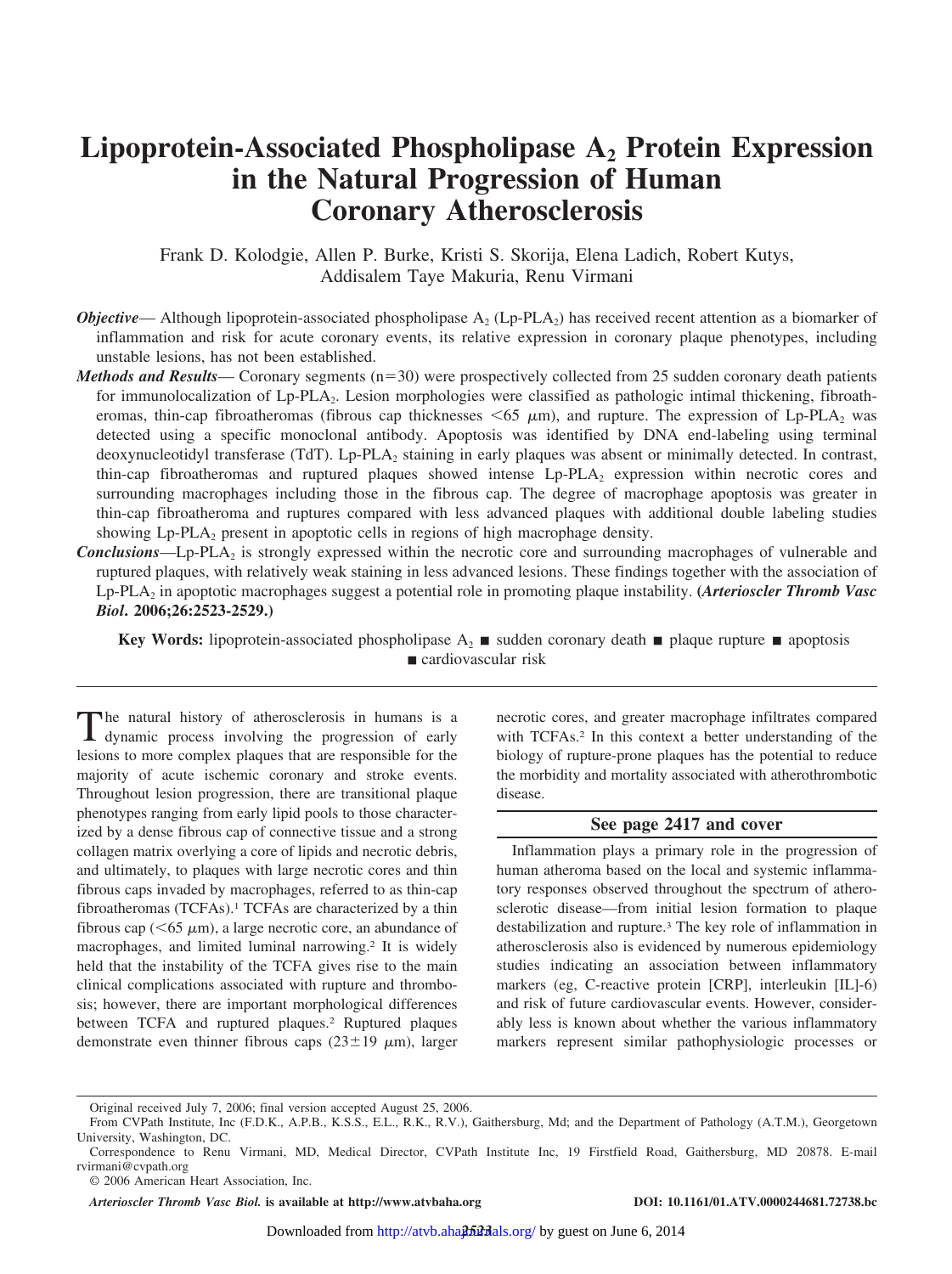unique biological events, and whether they are causally involved in the atherosclerotic process, or merely a marker that correlates with disease progression. In the absence of a convincing animal model of human plaque rupture, studying the expression of inflammatory markers in various plaque morphologies may help focus future research efforts on specific inflammatory markers of greater relevance to clinical events, rather than atherosclerosis per se.

Lipoprotein-associated phospholipase  $A_2$  (Lp-PLA<sub>2</sub>) is a novel inflammatory marker that has been the recent focus of several epidemiology studies involving populations with varying degrees of baseline risk (ie, primary and secondary prevention populations). Most, 4-14 but not all, 15 studies have indicated that  $L_p$ -PLA<sub>2</sub> measured in plasma predicts future cardiovascular events, and the association appears to be independent of traditional cardiovascular risk factors and various other novel inflammatory markers. Previous work using combined in situ hybridization and immunocytochemistry, detected  $L_p$ -PLA<sub>2</sub> mRNA and protein in macrophages in both human and rabbit noncoronary atherosclerotic lesions. Reverse transcriptase–polymerase chain reaction (RT-PCR) analysis indicated an increased expression of  $L_p$ -PLA<sub>2</sub> mRNA in human atherosclerotic lesions.16 As the majority of events related to CV mortality and morbidity are accompanied by the changes in coronary plaque biology, the purpose of the present study was to explore the localization and distribution of  $L_p$ -PLA<sub>2</sub> protein in human coronary atheroma.

# **Materials and Methods**

## **Case Selection**

Hearts of patients who had died suddenly of coronary causes were obtained as described previously.17 Cases were identified by the presence of an intracoronary thrombus or at least one major epicardial coronary artery with  $>75\%$  cross-sectional area luminal narrowing, in the absence of a noncoronary cause of death. Sudden deaths were classified by the presumed mechanism of death: acute thrombus attributable to acute plaque rupture, stable plaque  $(\geq 75\%$ cross-sectional area luminal narrowing) with healed infarct in the absence of an acute thrombus, and stable plaque without evidence of infarction. In most cases, major epicardial arteries were serially sectioned at 3- to 4-mm intervals, and all segments with  $\geq 50\%$ cross-sectional luminal narrowing were processed for histology. In a limited number of cases, a complete sampling of epicardial coronary arteries was performed, irrespective of the severity of cross-sectional luminal narrowing.

A dataset of 72 hearts to include 488 paraffin sections was available with measurements of vessel size, luminal stenosis, necrotic core area, and macrophage density; parts of this data were published previously.18 Immunohistochemical assessment of Lp- $PLA<sub>2</sub>$  was performed in 25 prospective cases where 60 frozen (OCT) embedded) coronary segments were available. Of these, 30 coronary segments were chosen to match the distribution of the various parameters of the larger sampling of paraffin-embedded tissues. Only cryosections were selected for detection of  $L_p$ -PLA<sub>2</sub> study because standard techniques of antigen retrieval failed to produce consistent results in paraffin sections.

## **Classification of Lesions**

A simplified scheme developed by our laboratory modified from the current American Heart Association recommendations was used to classify atherosclerotic lesions.1 Coronary plaques were characterized as pathologic intimal thickening, fibroatheromas, thin-cap fibroatheromas, and plaque rupture.

## **Histological Preparation**

Coronary segments at 3- to 4-mm thickness were either fixed in 10% neutral buffered formalin or frozen for cryosectioning. Tissue sections were cut at  $6-\mu m$ , mounted on charged slides, and stained with hematoxylin and eosin and by the modified Movat pentachrome method. Unstained cyrosections for immunohistochemical markers were cut and stored at  $-80^{\circ}$ C until use.

## **Immunohistochemistry**

Serial cryostat sections were thawed, fixed in 10% neutral buffered formalin, air-dried, and stained with antibodies specific for smooth muscle  $\alpha$ -actin (clone 1A4, Sigma), macrophage marker CD68 (KP-1 clone, Dako, Carpinteria, Calif), and the endothelial marker (von Willebrand factor [vWF]). Immunohistochemical detection of  $Lp-PLA_2$  was performed using a monoclonal antibody clone  $4B4$ (diaDexus, South San Francisco, Calif). The preparation and specificity of the anti-Lp-PLA<sub>2</sub> antibody has been described in detail elsewhere.19 All primary antibodies were labeled with a biotinylated link antibody directed against mouse antigen with the use of a peroxidase-based kit (LSAB, Dako) and visualized with the use of a 3-amino-9-ethylcarbazole substrate; the sections were counterstained with Gill hematoxylin (Sigma-Aldrich). Omission of a primary antibody served as a specificity control.

## **Measurement of Apoptosis**

Apoptotic nuclei were visualized by in situ end labeling (ISEL) DNA fragmentation staining using terminal deoxyribonucleotide transferase (TdT)-mediated nick *end-labeling* (TACS; Trevigen, Gaithersburg, Md) according to previously published methods.20 Only positive nuclei with morphological features of apoptotic cell death (cell shrinkage, aggregation of chromatin into dense masses, and cell fragmentation) were counted. Overall apoptosis data for coronary lesions were obtained by counting total and ISEL-positive nuclei in macrophages  $(CD-68^+)$ /Lp-PLA<sub>2</sub>-rich areas in 3 different high power fields  $(\times 400$  magnification) and related to the total cell number.

## Apoptosis and Lp-PLA<sub>2</sub> Expression

Colocalization of apoptosis in cells expressing  $L_p$ -PLA<sub>2</sub> was assessed by combined ISEL and immunohistochemistry. Tissue sections were initially stained for DNA fragmentation (as described above) substituting diaminobenzidine (DAB) as the chromogenic substrate with enhancement by nickel salts (brown-black reaction product). Immunostaining of  $L_p$ -PLA<sub>2</sub> was visualized with a red streptavidin-alkaline phosphatase substrate (Vector, Burlingame, Calif); slides were counterstained with methyl green.

## **Evaluation of Coronary Lesions**

Morphometric measurements of coronary sections were performed using image-processing software (IPLabs, Scanalytics, Rockville, Md) on slides stained with Movat Pentachrome. Quantitative planimetery included areas analysis of the internal elastic lamina (IEL), lumen, and necrotic core size. The percent stenosis was derived from the formula (1-lumen area/IEL area)  $\times$  100. In cases with acute plaque rupture, the area of the thrombus was not included for the calculation of percent stenosis. Computer-assisted color image analysis segmentation with background correction was used to quantify immunohistochemical stains of macrophages, smooth muscle cells, and  $Lp-PLA_2$  within regions of interest. The percentage of positive staining as a function of total plaque area was determined.

## **Statistical Analysis**

Values are expressed as mean $\pm$ SD. Mean variables between the various stents were compared with the one-way analysis of variance (ANOVA) (JMP software, Cary, NC) followed by all pairs Tukey-HSD test for all differences among means. A value of  $P \le 0.05$  was considered statistically significant.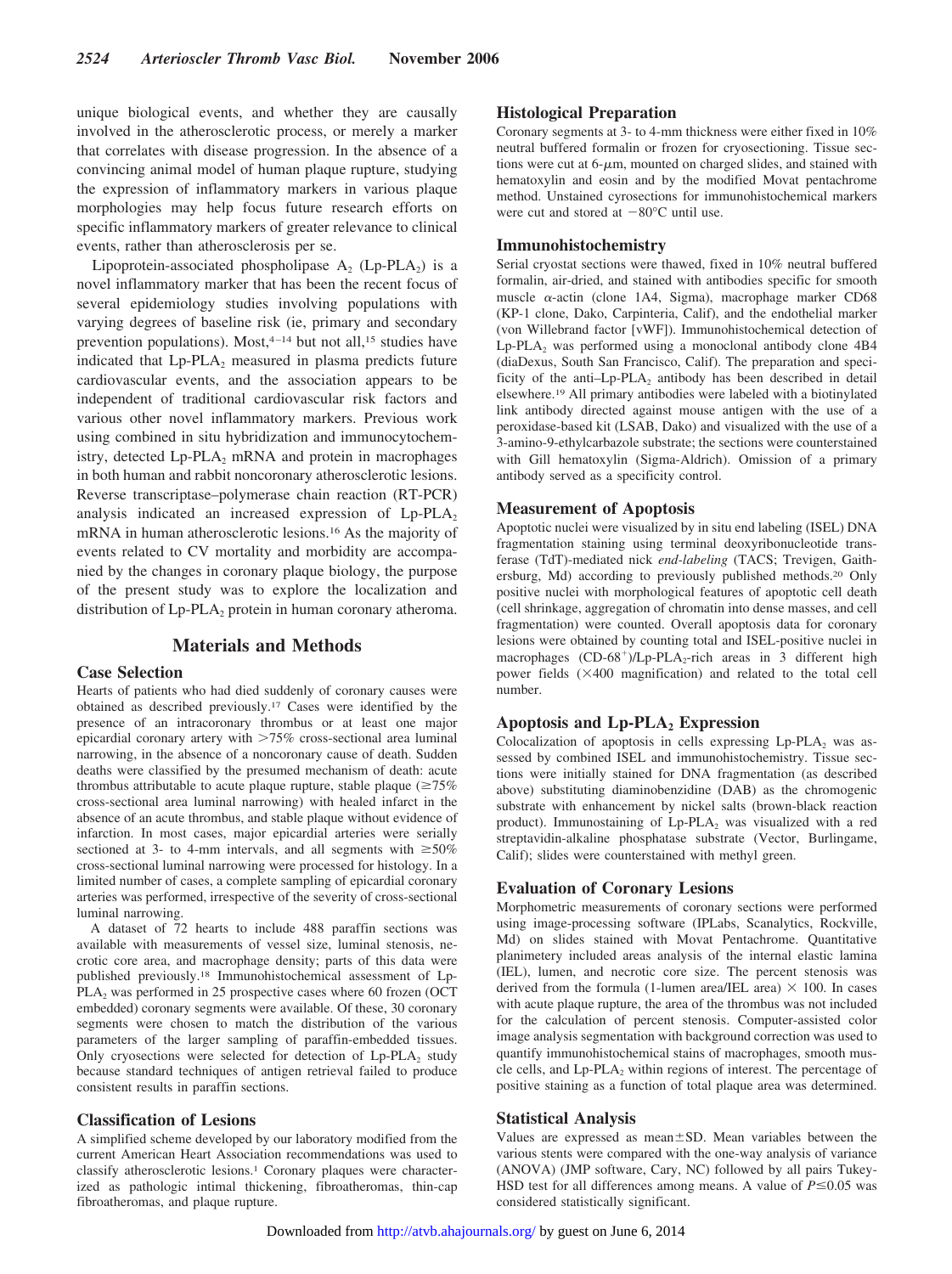| TABLE 1. |  | <b>Patient Demographics by Data Subsets</b> |  |  |  |
|----------|--|---------------------------------------------|--|--|--|
|----------|--|---------------------------------------------|--|--|--|

| <b>Paraffin Sections</b>                | Cryosections for Lp-PLA <sub>2</sub>  |
|-----------------------------------------|---------------------------------------|
| Total unique cases $(n=72)$             | Total unique cases $(n=25)$           |
| Total sections ( $n=488$ )              | Total sections $(n=30)$               |
| Pathologic intimal thickening $(n=125)$ | Pathologic intimal thickening $(n=7)$ |
| Fibroatheromas ( $n = 262$ )            | Fibroatheromas $(n=8)$                |
| Thin-cap fibroatheromas ( $n=46$ )      | Thin-cap fibroatheromas $(n=8)$       |
| Plaque Ruptures $(n=55)$                | Plaque Ruptures $(n=7)$               |
| $Males = 64$                            | $Male = 21$                           |
| $Females = 8$                           | $Female = 4$                          |
| Mean Patient Age= $53.3 \pm 11.9$       | Mean Patient Age=46.7 $\pm$ 7.8       |

The values in parentheses correspond to the number of coronary sections. Of over 350 formalin-fixed hearts from our files, a dataset with 72 patients (488 sections) was available with measurements of vessel size, luminal stenosis, necrotic core areas, and macrophages density. Parts of this data were published previously (Kolodgie et al, *N Engl J Med* 2003;349:231). For immunohistochemical assessment of lipoprotein-associated phospholipase  $A_2$ (Lp-PLA2), an additional 25 cases were prospectively collected to include 30 frozen (OCT embedded) coronary segments with representative morphologies of various lesion types.

## **Results**

## **Histomorphometric Analysis**

A total of 72 sudden coronary death cases (mean age  $53 \pm 12$ ) years) with formalin-fixed coronary arteries 488 segments with varying lesions were studied (Table 1). Sudden death secondary to plaque rupture and thrombosis occurred in 55 cases (76%) with the remaining cases (24%) associated with severe luminal narrowing. A summary of histomorphometric measurements including IEL, percent stenosis, and macrophage density in various lesion morphologies is shown in Table 2. Coronary artery cross-sectional area was significantly larger in thin-cap fibroatheromas and acute ruptures relative to lesions with pathologic intimal thickening and fibroatheromas, which were comparable in size. Similarly there were no differences in overall lesion size between plaques with thin caps and ruptures. Together with the change in positive remodeling, both thin-cap fibroatheromas and acute ruptures showed greater percent stenosis, necrotic core area, and overall percentage of lesional macrophages when compared with lesions with pathological intimal thickening and fibroatheromas with macrophage densities highest in ruptured plaques.

An additional 25 cases with 30 OCT embedded coronary segments were prospectively collected for immunolocalization of Lp-PLA<sub>2</sub>. The mean patient age was  $48.0 \pm 10.2$  years with 22 men and 5 women (Table 1). The cause of death was attributed to acute plaque rupture in 7 cases with stable plaque the presumed mechanism of death in the remaining 20 patients. The selected lesion morphologies included pathologic intimal thickening (n=7), fibroatheroma (n=8), thincap fibroatheroma ( $n=8$ ), and plaque rupture ( $n=7$ ). As shown in Tables 2 and 3, the smaller subset of lesions selected for Lp-PLA<sub>2</sub> staining from 25 patients was comparable with that of the larger 72 patient series based on consistent histomorphometric data.

The expression of  $L_p$ -PLA<sub>2</sub> was relatively low or absent in early lesions defined as pathological intimal thickening (Table 4 and Figure 1). In particular, lesions of pathologic intimal thickening showed little  $L_p$ -PL $A_2$  within lipid pools with only occasional staining of surrounding macrophages. Similarly,  $L_p$ -PLA<sub>2</sub> staining of fibroatheromas generally showed weak staining of necrotic cores and surrounding macrophages such that the percentage of plaque staining for Lp-PLA<sub>2</sub> was  $\leq$ 3%. In contrast, thin-cap fibroatheromas and ruptured plaques showed intense  $L_p$ -PLA<sub>2</sub> expression within the necrotic core and surrounding macrophages including those in the fibrous cap (Table 4 and Figure 1). Further, the percentage of plaque positively stained for  $L_p$ -PLA<sub>2</sub> was significantly greater in lesions with rupture  $(15.3 \pm 11.1\%)$ compared with other lesion morphologies (TFCA=7.1 $\pm$ 4.2%,  $FA = 1.7 \pm 3.1\%$ , and  $PIT = 0.3 \pm 0.5\%$ ;  $P < 0.002$ ). Although the majority of  $L_p$ -PLA<sub>2</sub> reactivity was found in macrophages, occasional smooth muscle cells also showed positive staining while endothelial cells were generally negative.

In situ end labeling (ISEL) as a marker of apoptotic cell death was present to a greater degree in lesions classified as thin-cap fibroatheroma or ruptured plaques compared with fibroatheromas or arteries with pathologic intimal thickening (Table 3 and Figure 2). Quantitative analysis of cell types

**TABLE 2. Morphometric Assessment of Vessel Area, Stenosis, Necrotic Core Size, and Macrophages Density in a Large Series of Paraffin-Embedded Human Coronary Sections (n488) From Sudden Coronary Death Patients**

| Plaque Type                             | <b>IEL Area</b><br>$\rm (mm^2)$ | <b>Stenosis</b><br>(%) | Necrotic Core Area<br>$(\%)$ | Macrophage<br>(%CD68) |
|-----------------------------------------|---------------------------------|------------------------|------------------------------|-----------------------|
| Pathologic intimal thickening $(n=125)$ | $6.5 \pm 4.0$                   | $43.0 \pm 16.1$        | $0.1 \pm 0.4$                | $0.1 \pm 0.2$         |
| Fibroatheroma ( $n = 262$ )             | $9.2 \pm 4.9$                   | $64.5 \pm 17.8$        | $11.2 + 13.2$                | $1.1 \pm 1.5$         |
| Thin-cap fibroatheroma $(n=46)$         | $12.8 \pm 7.9$                  | $67.0 \pm 15.5$        | $21.6 + 23.7$                | $2.0 \pm 1.9$         |
| Plaque rupture $(n=55)$                 | $13.2 \pm 6.4$                  | $79.8 \pm 14.4$        | $29.0 \pm 19.0$              | $5.3 \pm 5.4$         |
| $P$ value                               | $<$ 0.0001**                    | $< 0.0001*$            | $< 0.0001***$                | $< 0.0001*$           |

Values correspond to the means $\pm$ SD. The parentheses show the number of sections. Significant differences between plaque types by Tukey-Kramer statistical analysis.

\*Significant difference between all group comparisons with the exception of thin-cap fibroatheroma vs fibroatheroma.

\*\*Significant difference between all group comparisons with the exception of thin-cap fibroatheroma vs rupture. \*\*\*Significant difference between all group comparisons.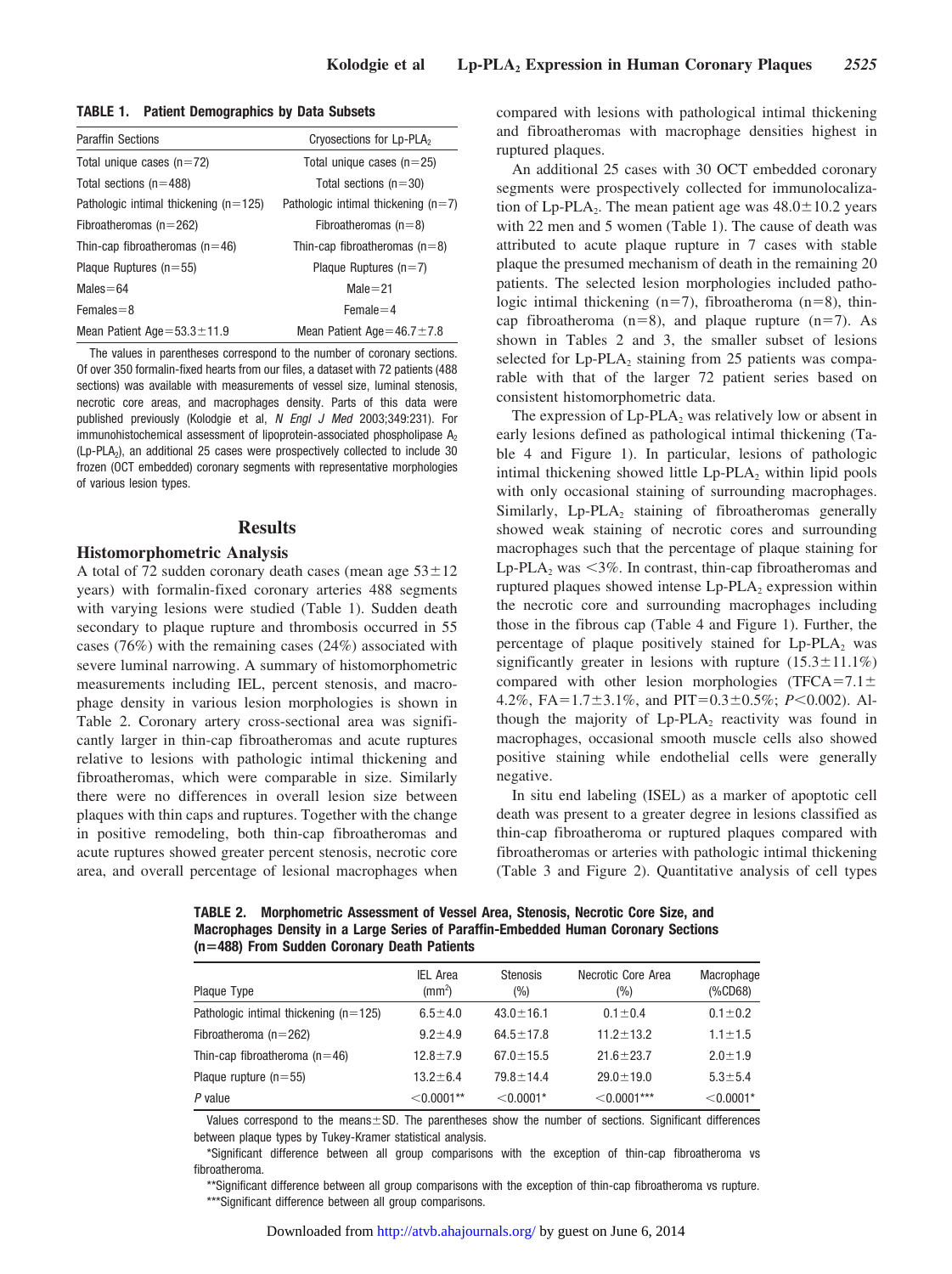**TABLE 3. Morphometric Assessment of Vessel Area, Stenosis, Necrotic Core Size, and Macrophages Density in a Series of Human Coronary Sections (n30) Embedded in OCT From 25 Sudden Coronary Death Patients Selected for Immunohistochemical Detection of** Lipoprotein-Associated Phospholipase A<sub>2</sub> (Lp-PLA<sub>2</sub>).

| Plaque Type                           | <b>IEL Area</b><br>$\rm (mm^2)$ | <b>Stenosis</b><br>(%) | Necrotic Core Area<br>(%) | Macrophage<br>$(%$ (%CD68) |
|---------------------------------------|---------------------------------|------------------------|---------------------------|----------------------------|
| pathologic intimal thickening $(n=7)$ | $10.4 + 2.5$                    | $45.8 \pm 18.8$        | 0.00                      | $3.1 \pm 3.2$              |
| fibroatheroma ( $n=8$ )               | $10.0 + 4.4$                    | $70.8 \pm 14.7$        | $14.5 \pm 8.6$            | $7.4 \pm 5.4$              |
| Thin-cap fibroatheroma $(n=8)$        | $9.0 \pm 1.7$                   | $82.4 \pm 8.8$         | $32.1 \pm 18.3$           | $8.2 \pm 4.1$              |
| Plaque rupture $(n=7)$                | $12.6 \pm 3.6$                  | $84.6 \pm 7.5$         | $36.5 \pm 14.0$           | $11.4 \pm 3.7$             |
| P value                               | ns                              | $<$ 0.0001*            | $< 0.0001**$              | $0.01***$                  |

Values correspond to the means $\pm$ SD. The parentheses show the number of sections. Significant differences between plaque types by Tukey-Kramer statistical analysis. ns indicates no significance

\*Significant difference between pathologic intimal thickening and all other plaque types.

\*\*Significant difference between pathologic intimal thickening and fibroatheroma vs rupture and thin cap fibroatheroma.

\*\*\*Significant difference between rupture and pathologic intimal thickening.

undergoing apoptosis revealed an increased susceptibility of macrophages to apoptosis, whereas detection of apoptotic nuclei in smooth muscle cells was generally low in all lesions types; occasional cells were negative for both markers. Apoptotic indices were significantly greater in plaque ruptures  $(30.6 \pm 15.7\%)$  compared with lipid pool lesions referred to as pathologic intimal thickening  $(8.4 \pm 4.4, P< 0.02)$ . Further, double-labeling studies revealed colocalization of Lp- $PLA<sub>2</sub>$  in cells undergoing apoptosis in regions showing a relatively high density of macrophages (Figure 2).

## **Discussion**

The present findings indicate an association of  $L_p$ -PLA<sub>2</sub> expression in advanced ruptured and rupture-prone lesions we designate as thin-cap fibroatheromas. Immunostaining of lesions defined as pathologic intimal thickening or fibroatheromas showed only minimal reactivity to  $L_p$ -PLA<sub>2</sub> and when present, was mostly localized to the lipid pool or necrotic core, respectively. In contrast, thin-cap fibroatheromas and ruptured plaques showed extensive  $L_p$ -PLA $_2$  accumulation closely associated within the areas of the necrotic core and surrounding macrophages including those in the fibrous cap. Although  $Lp-PLA_2$  was prominent in macrophages of ad-

vanced lesion, there was minimal expression in smooth muscle cells. Double staining experiments showed localization of  $L_p$ -PLA<sub>2</sub> within apoptotic macrophages suggesting that its products either represent a marker of apoptosis or they might play a causal role in the induction of cell death. Together, these findings suggest that  $L_p$ -PLA<sub>2</sub> may be closely linked with the progression and vulnerability of human coronary atheroma. Our findings are an important extension of an earlier study,<sup>16</sup> in which the expression of  $L_p$ -PLA<sub>2</sub> (mRNA and protein) was investigated in human aortic lesions. As in the present study,  $L_p$ -PLA<sub>2</sub> protein expression was greatest in advanced lesions, and simultaneous in situ hybridization and immunostaining identified macrophages as the primary source of  $L_p$ -PLA<sub>2</sub> secretion within these plaques.

The biologic role of  $L_p$ -PLA<sub>2</sub> in human atherosclerosis has not yet been definitively established, which is attributable, in part, to the proposed differences in atherogenic potential between the substrate and products of the enzymatic activity of this phospholipase. Initial reports ascribed atheroprotective characteristics to  $L_p$ -PLA<sub>2</sub>, proposing that the enzyme is involved in hydrolyzing, and thereby inactivating, noxious polar phospholipids (ie, oxidized phosphatidylcholines in

TABLE 4. Lipoprotein-Associated Phospholipase A<sub>2</sub> (Lp-PLA<sub>2</sub>), Apoptotic Cell Death by Cell **Type, and Cell Density in Macrophage and Smooth Muscle Cell (SMC) Rich Regions**

|                                       |                               | Apoptosis (%)+  |               | Cell Density (cells/mm <sup>2</sup> ) <sup>+</sup> |                |
|---------------------------------------|-------------------------------|-----------------|---------------|----------------------------------------------------|----------------|
| Plaque Type                           | $Lp$ -PLA <sub>2</sub> $(\%)$ | Macrophages     | SMC's         | <b>Macrophages</b>                                 | SMC's          |
| Pathologic intimal thickening $(n=7)$ | $0.4 \pm 0.5$                 | $8.4 + 4.4$     | $1.0 + 1.3$   | $1005 \pm 374$                                     | $858 + 286$    |
| Fibroatheroma $(n=8)$                 | $2.5 \pm 2.6$                 | $12.9 \pm 15.9$ | $1.4 \pm 2.5$ | $1247 + 493$                                       | $1114 \pm 376$ |
| Thin-cap fibroatheroma $(n=8)$        | $11.8 \pm 5.4$                | $22.7 + 8.4$    | $1.5 + 1.3$   | $1661 \pm 495$                                     | $1183 + 257$   |
| Plaque rupture $(n=7)$                | $22.9 \pm 13.8$               | $30.6 \pm 15.7$ | $1.6 \pm 0.9$ | $1796 \pm 430$                                     | $1074 \pm 355$ |
| $P$ value                             | $0.0001*$                     | $0.02**$        | ns            | $0.03***$                                          | ns             |

Values correspond to the means $\pm$ SD. The parentheses show the number of sections. Significant differences between plaque types by Tukey-Kramer statistical analysis. ns indicates no significance

\*Significant difference between rupture vs thin cap fibroatheroma, fibroatheroma, and pathologic intimal thickening.

\*\*Significant difference between rupture and pathologic intimal thickening.

†Apoptosis and cell density measurements were performed in the same regions.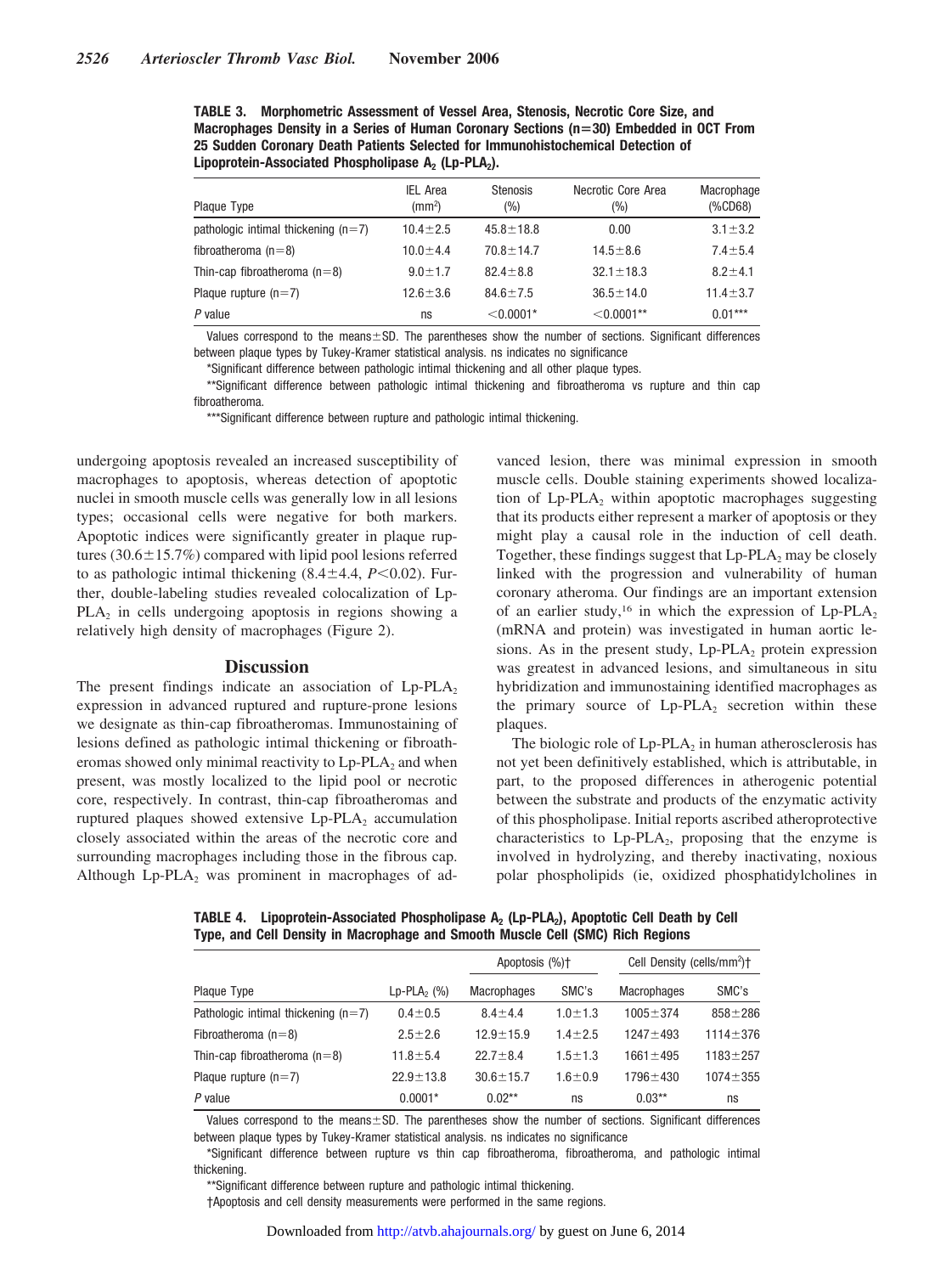

**Figure 1.** Serial cryostat sections showing lipoproteinassociated phospholipase  $A_2$  (Lp-PLA<sub>2</sub>) protein expression in varying human coronary plaques morphologies to include pathologic intimal thickening (PIT), fibroatheroma (FA), thin-cap fibroatheroma (TCFA), and rupture (panels A to D). The adjoining hematoxylin & eosin stained sections are also shown. The most intense  $L_p$ -PLA<sub> $2$ </sub> staining was found within the necrotic core and adjoining macrophage rich areas of the plaque and was highly expressed in thin-cap fibroatheroma and ruptured lesions; Lp-PLA<sub>2</sub> (-)=negative control for Lp-PLA<sub>2</sub> staining after omission of the primary antibody. E, Bar graph of the  $%$  Lp-PLA<sub>2</sub> stained plaque area in various plaque morphologies; note highest intensity was observed in plaque ruptures. \*P<0.05 vs FA or PIT; \*\* vs TCFA, FA, and PIT. LP indicates lipid pool; NC, necrotic core; Th, thrombus,

modified LDL) that may be responsible for promoting inflammation and atherosclerosis.21–23 More recently, it has been proposed that the hydrolysis of polar phospholipids by  $Lp$ -PLA<sub>2</sub> generates large amounts of two downstream inflammatory mediators—lysophosphatidylcholine (lysoPC) and oxidized fatty acids—which elicit proinflammatory responses (ie, activation) from various cell types involved in atherosclerosis.24 The specific mechanism that predominates in human atherosclerosis is not fully known; however, the findings from the present study add to accumulating epidemiology data supporting a proatherogenic role for  $L_p$ -PLA<sub>2</sub>.

Recently, there has been considerable interest in identifying new cardiovascular risk markers to help refine risk assessment and guide treatment decisions prior to those subjects experiencing ischemia or necrosis from acute coronary syndromes. An interesting question that requires additional research is whether differences exist between specific markers of plaque vulnerability and general markers of systemic inflammation. Although subtle, the differences may lie in the biologic plausibility (ie, causally involved) and specificity to the vascular inflammatory processes (versus systemic response). Examples of biomarkers with specificity toward vulnerable plaque include CRP, matrix metalloproteinases (MMPs), zinc peptidases (eg, pregnancy-associated plasma protein A [PAPP-A]), CD40 ligand, and myeloperoxidase. CD40 signaling, MMP-9, myeloperoxidase, and PAPP-A are plausible markers of plaque vulnerability because of their relationship with macrophages and fibrous cap integrity.25–29 However, some (eg, myeloperoxidase, soluble CD40 ligand) are not specific to the vascular inflammatory processes. For other risk markers, such as CRP—arguably the most extensively studied of the inflammatory cardiovascular risk markers—its role in plaque vulnerability is less clear. Although numerous studies consistently indicate that adverse cardiovascular outcomes are associated with elevated plasma CRP levels, there is debate as to whether CRP is an active mediator of inflammation and atherosclerosis within the arterial vascular wall.30 CRP has been detected in macrophages and within the lipid core in advanced coronary atheroma31–33; however, whether these findings reflect systemic (ie, liver) production and local uptake versus local production is not clear.34

Given the epidemiologic association between plasma Lp-PLA<sub>2</sub> and cardiovascular events in several studies and the findings from the present study,  $L_p$ -PLA<sub>2</sub> may be another important marker, and possibly a mediator, of plaque progression and vulnerability. The observation that  $L_p$ -PLA<sub>2</sub> staining in this study was most intense in regions that are abundant in lipids and oxidation products (ie, necrotic core) is consistent with the putative role of this enzyme. The expansion of the necrotic core is considered to be an important step in the progression toward plaque vulnerability and may be correlated with macrophage apoptosis. Oxidized LDL (ie, the substrate for  $L_p$ -PLA<sub>2</sub> hydrolytic activity) and lysoPC (ie, the product of  $L_p-PLA_2$  hydrolytic activity) both have been associated with proapoptotic effects on macrophages.35,36 Interestingly, in studies involving cultured human leukocytes, the addition of selective  $L_p$ -PLA<sub>2</sub> inhibitors to LDL before copper-induced oxidation decreased lysoPC production, reduced proinflammatory and cytotoxic effects elicited by oxidized LDL.35,37 Although the precise signaling mechanism(s) capable of exerting proapoptotic effects of lysoPC are unclear, the naturally occurring Fas-FasL induction of caspase-3 cleavage may represent a viable pathway.38

In humans,  $L_p$ -PLA<sub>2</sub> in circulation is bound predominantly to low-density lipoprotein particles ( $\approx 80\%$ ), with the rest distributed among high-density lipoprotein and remnantlipoproteins.<sup>39,40</sup> However, Lp-PLA<sub>2</sub> is also produced de novo within the atheroma by the same inflammatory infiltrate that is considered to be responsible for driving the inflammatory responses (ie, macrophages, T-lymphocytes, etc).41,42 Regardless of how the enzyme reaches the intima (via LDL or de novo production), its substrates (ie, polar phospholipids) are abundant within the atheroma, either from modified LDL or from apoptotic/necrotic macrophages.43 In fact, in advanced lesions, the toxic effects of lysoPC on macrophage apoptosis may ultimately result in a feedback cycle of increased lysoPC generation and apoptosis.44 Another finding suggestive of a causal role for  $L_p$ -PLA<sub>2</sub> in atherosclerosis is that fibrous cap thickness is determined, in part, by the extent of macrophage infiltrate within the fibrous cap region. The products of  $Lp$ -PLA<sub>2</sub> activity (ie, lysoPC and oxidized fatty acids) are chemoattractants for circulating monocytes, and they are also involved in macrophage activation.24,36,37 The potential role of macrophages in fibrous cap thickness and necrotic core expansion, together with relationship between macrophages and  $L_p$ -PLA<sub>2</sub> expression in the fibrous cap region may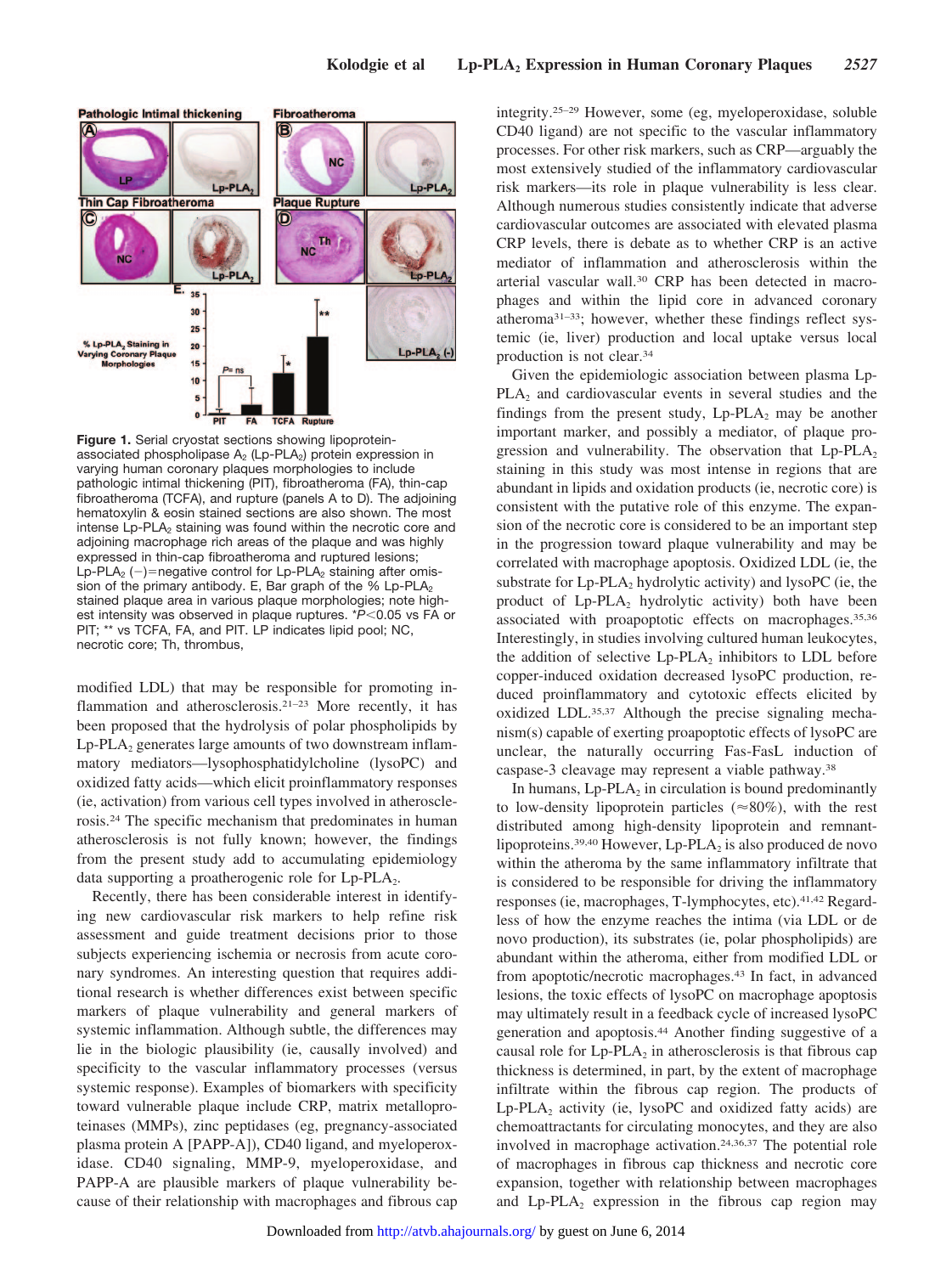

**Figure 2.** Macrophage apoptosis and colocalization of lipoprotein-associated phospholipase  $A_2$  (Lp-PLA<sub>2</sub>) in various human coronary plaque morphologies. A, Macrophage apoptosis based on the percentage of nuclei positive by in situ end labeled (ISEL) was maximal in ruptures followed by thin-cap fibroatheromas (TCFAs) and least in pathologic intimal thickening (PIT). B, Representative serial cryostat sections from various plaque types demonstrating DNA fragmentation staining (brown nuclear reaction); the counterstain is methylgreen. The adjoining hematoxylin & eosin stained sections are also shown. Numerous ISEL-positive nuclei were found in ruptures and TCFAs relative to less advanced plaque types. C, Highresolution images of serial sections stained for macrophages (CD68), ISEL, and Lp-PLA<sub>2</sub>. Note: Double labeled sections for  $L_p$ -PLA<sub>2</sub> and ISEL shows colocalization in similar areas strongly positive for macrophages. L indictes lumen; LP, lipid pool; NC, necrotic core; Th, thrombus.

indicate that  $L_p$ -PLA<sub>2</sub> is involved in plaque vulnerability, particularly in the progression from TCFA to plaque rupture. As such,  $L_p$ -PLA<sub>2</sub> hydrolytic activity may represent an important biologic pathway confirming that TCFAs are indeed the precursor lesion to ruptured plaques. Although the findings from the present study are intriguing and suggest biologic plausibility and specificity to vascular inflammation, definitively demonstrating a causal role of  $L_p$ -PLA<sub>2</sub> for the progression atherosclerosis and plaque vulnerability will likely require additional research beyond necropsy studies.

In summary, this is the first study to characterize the expression of Lp-PLA<sub>2</sub> protein within human coronary atheroma of various morphologies or phenotypes.  $L_p$ -PLA<sub>2</sub> was expressed by macrophages within the fibrous cap region of rupture-prone and ruptured lesions, and  $L_p$ -PLA<sub>2</sub> staining colocalized with apoptotic macrophages. In advanced lesions, Lp-PLA<sub>2</sub> staining also was intense in regions abundant in lipids and oxidation products (eg, necrotic core). Based on these findings,  $L_p$ -PLA<sub>2</sub> and the products of its enzymatic activity may play an expanded role in promoting plaque instability, and additional studies are warranted to explore the potential causal role for  $L_p$ -PLA<sub>2</sub> in plaque progression and vulnerability.

## **Acknowledgments**

We thank Lila Adams (CVPath, International Registry of Pathology) and Dr Wenhui Liu (diaDexus) for their valuable technical assistance.

## **Sources of Funding**

This work was supported in part by a research grant from the National Institutes of Health (R01 HL61799-02, to R.V.) and through funds from diaDexus.

# **Disclosures**

R.M. received company sponsored research support from Medtronic AVE, Guidant, Abbott, W.L. Gore, General Electric Health, diaDexus, GlaxoSmithKline, Takeda, Atrium Medical Corporation, Invatec, ev3, TopSpin Medical (Israel) Ltd, Boston Scientific, NDC Cordis Corporation, Paracor Medical Inc, C.R. Bard Inc, Orbus Medical Technologies Inc, and Alchimer S.A. R.M. is a consultant for Atrium Medical Corporation, Medtronic AVE, Guidant, Abbott Laboratories, W.L. Gore, Terumo, TopSpin Medical (Israel) Ltd, InFlow Diagnostic, Prescient Medical, CryoVascular Systems Inc, and Volcano Therapeutics Inc.

#### **References**

- 1. Virmani R, Kolodgie FD, Burke AP, Farb A, Schwartz SM. Lessons from sudden coronary death: a comprehensive morphological classification scheme for atherosclerotic lesions. *Arterioscler Thromb Vasc Biol*. 2000; 20:1262–1275.
- 2. Virmani R, Burke AP, Farb A, Kolodgie FD. Pathology of the vulnerable plaque. *J Am Coll Cardiol*. 2006;47:C13–C18.
- 3. Hansson GK. Inflammation, atherosclerosis, and coronary artery disease. *N Engl J Med*. 2005;352:1685–1695.
- 4. Ballantyne CM, Hoogeveen RC, Bang H, Coresh J, Folsom AR, Chambless LE, Myerson M, Wu KK, Sharrett AR, Boerwinkle E. Lipoprotein-associated phospholipase A2, high-sensitivity C-reactive protein, and risk for incident ischemic stroke in middle-aged men and women in the Atherosclerosis Risk in Communities (ARIC) study. *Arch Intern Med*. 2005;165:2479 –2484.
- 5. Ballantyne CM, Hoogeveen RC, Bang H, Coresh J, Folsom AR, Heiss G, Sharrett AR. Lipoprotein-associated phospholipase A2, high-sensitivity C-reactive protein, and risk for incident coronary heart disease in middle-aged men and women in the Atherosclerosis Risk in Communities (ARIC) study. *Circulation*. 2004;109:837– 842.
- 6. Blankenberg S, Stengel D, Rupprecht HJ, Bickel C, Meyer J, Cambien F, Tiret L, Ninio E. Plasma PAF-acetylhydrolase in patients with coronary artery disease: results of a cross-sectional analysis. *J Lipid Res*. 2003;44:1381–1386.
- 7. Brilakis ES, McConnell JP, Lennon RJ, Elesber AA, Meyer JG, Berger PB. Association of lipoprotein-associated phospholipase A2 levels with coronary artery disease risk factors, angiographic coronary artery disease, and major adverse events at follow-up. *Eur Heart J*. 2005;26:137–144.
- 8. Khuseyinova N, Imhof A, Rothenbacher D, Trischler G, Kuelb S, Scharnagl H, Maerz W, Brenner H, Koenig W. Association between Lp-PLA2 and coronary artery disease: focus on its relationship with lipoproteins and markers of inflammation and hemostasis. *Atherosclerosis*. 2005;182:181–188.